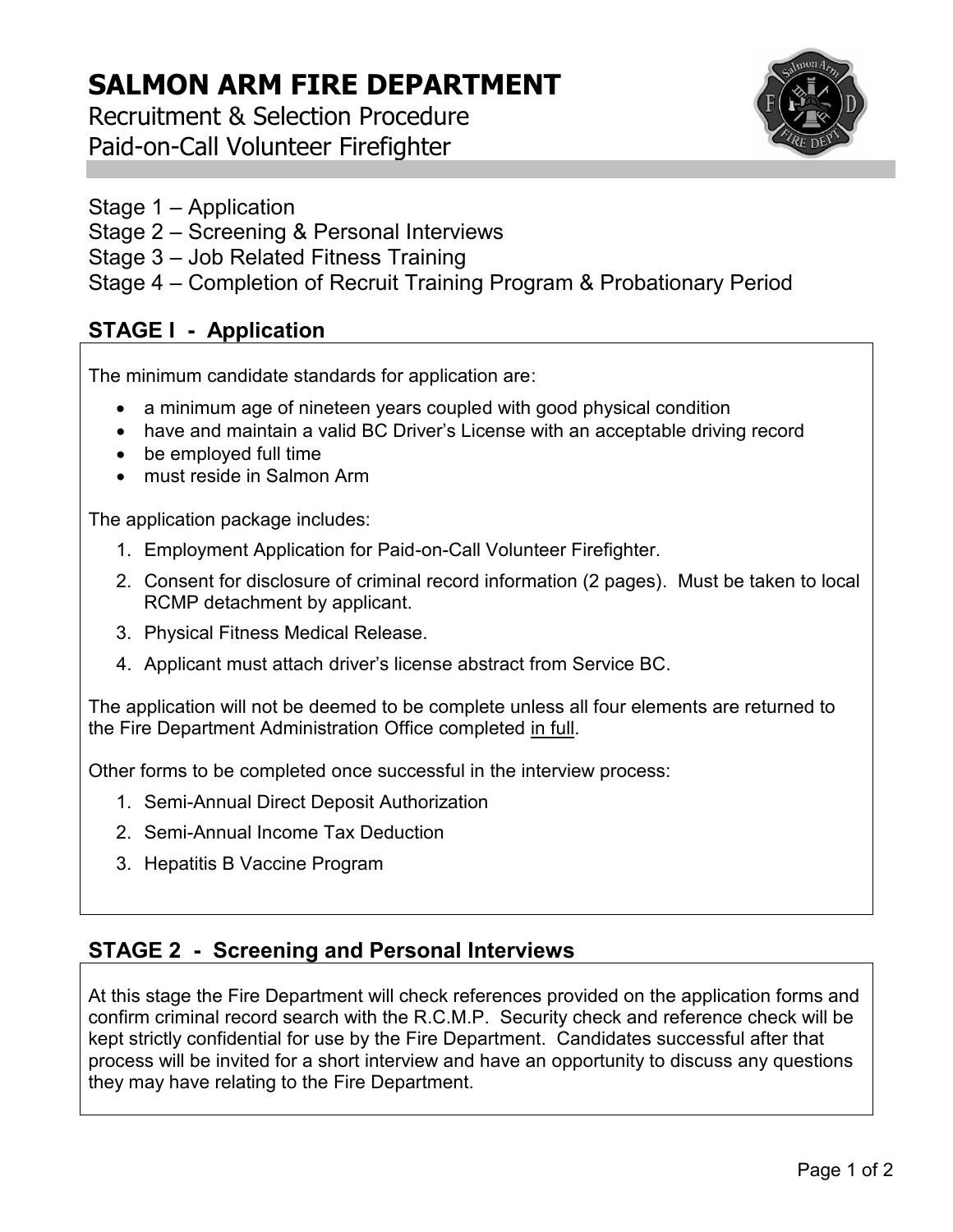### **STAGE 3 - Job Related Fitness Testing**

Job related fitness testing will be conducted at one of the Fire Halls as determined by the Fire Chief. The fitness test consists of the following:

- 1. Run 2 kilometers within fourteen (14) minutes. (Four times around Fletcher Park).
- 2. From a complete extended arm position, palms away, pull the body upward to chin a horizontal bar, a total of four (4) consecutive times.
- 3. On a beam measuring fifty (50) feet long by six (6) inches wide, carry a length of fire hose weighing at least twenty (20) pounds and walk the length of the beam carrying the length of hose without falling off or stepping off the beam.
- 4. Given a weight of ninety six (96) pounds, lift the weight from the floor and carry the weight one hundred (100) feet without stopping. (Two foam buckets).
- 5. Starting from an erect position with the feet apart approximately shoulder width, move a fifteen (15) pound weight in the following manner. Bend over, grasp the weight with both hands while it is at a point on the floor between the feet and lift the weight to waist level, then place the weight on the floor approximately twelve (12) inches outside the left foot and without letting go, raise the weight to waist level and touch it to the floor about twelve (12) inches outside the right foot, repeat this move fourteen (14) time in less than 35 seconds.
- 6. Climb a fully extended aerial ladder to the top and return to ground level wearing full turnout gear and self contained breathing apparatus (air supply not hooked up).
- 7. Wearing a helmet, duty coat, gloves and self contained breathing apparatus; including face piece, air supply hooked up and with the breathing apparatus face piece obscured, walk through a simple maze.

Note: Candidates will be given the opportunity to familiarize themselves with all fitness testing exercises before being tested.

#### **STAGE 4 - Completion of Recruit Training and Probation**

As soon as is practical upon meeting the other requirements the candidate will be enrolled in the Salmon Arm Fire Department Recruitment Training Program. This program consists of approximately forty (40) hours of training. A candidate must successfully complete the Recruitment Training Program including the practical and written evaluation at the end of the training program. After the firefighter has successfully completed the Recruit Training Program and has been in the Department for six (6) months the probationary period is completed. At any time in the process, actions of the candidate which are in contravention of Fire Department policy and Standing Orders may result in dismissal at the discretion of the Fire Chief.